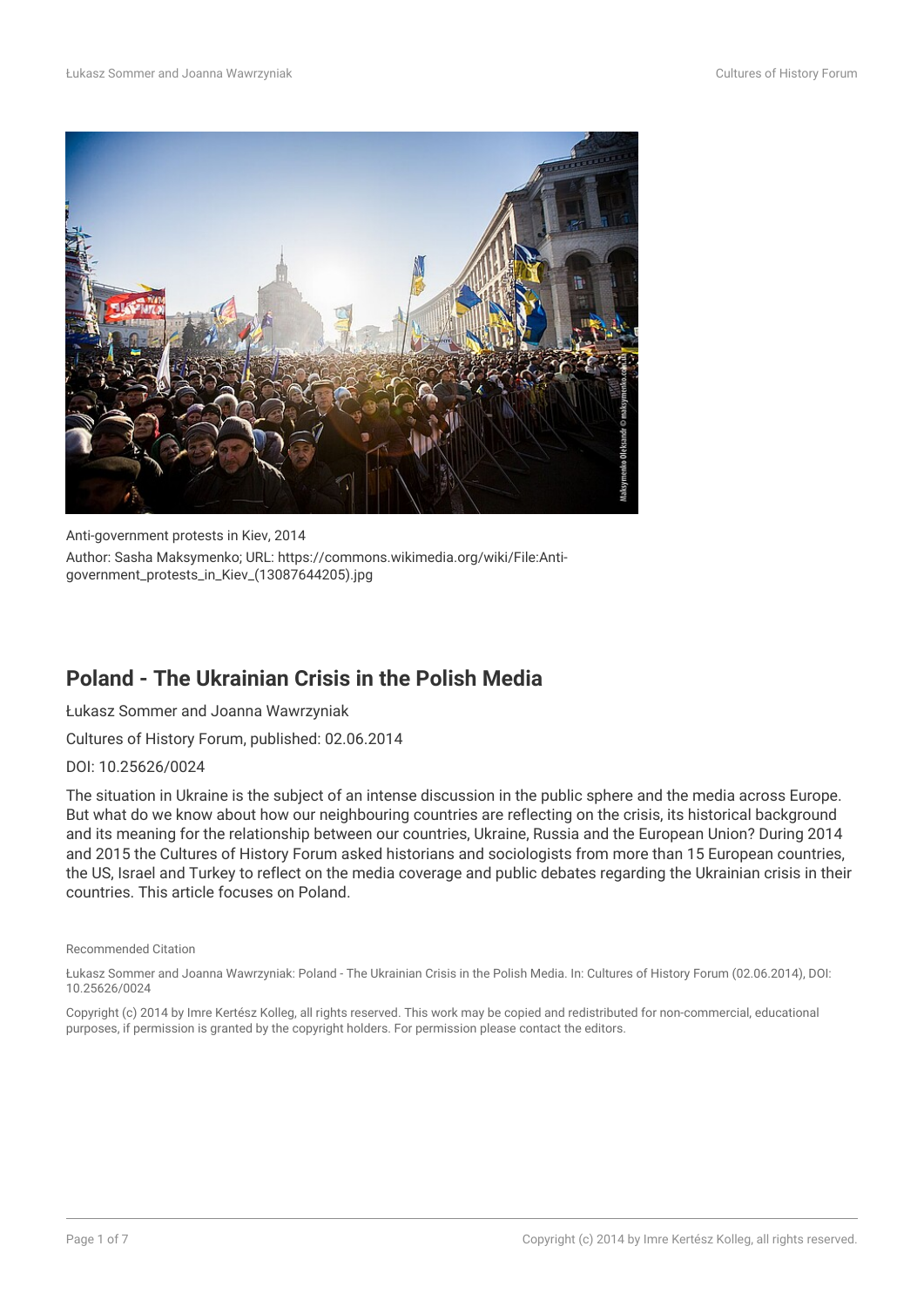# **Poland - The Ukrainian Crisis in the Polish Media**

The Ukrainian crisis has received massive media coverage in Poland. Politicians and journalists eagerly abandoned cultural wars to report on the threat of a real one. For a while, disputes over gender mainstreaming, which had hit the headlines last year, were suspended and many seemed relieved to finally have a grand topic to comment on.

As the ex-dissident journalist Marcin Meller put it, "All right, the party is over. We've entertained ourselves with our recycling bins, gotten soft over gluten, cried over the ozone hole, paraded with feathers stuck in our asses, it was all fun, and now Vova Putin is reminding us what real life is about. [...] It turns out we are not living in post-history, after all: history is happening as it has been for thousands of years. [...] Reality is knocking on our doors, we're just still pretending it has mistaken us for our neighbor."<sup>[1]</sup> Covering the period from the Maidan (November 2013-February 2014) to the Crimean crisis (February-April 2014), we give a brief insight into Polish public memory, commenting on the country's main political cleavage and then on the historical perspectives employed by the media. To be sure, the Polish reactions to the Ukraine crisis have been more than a historical commentary on domestic politics;<sup>[2]</sup> politicians and intellectuals have been discussing possible outcomes of the conflict, and civil society agents have been engaged in helping the Ukrainians. Nonetheless, it is history that makes the Ukrainian conflict communicable in the Polish public sphere.

## Political horizons

Only a year after the EU elections in May 2014, the Polish party system will face another serious challenge with the parliamentary and presidential elections in 2015. According to a major polling institute, popular interest in the Ukrainian-Russian conflict has been almost universal (88%) and independent of the social-demographic background of those questioned. [The majority of Poles are](http://www.cbos.pl/SPISKOM.POL/2014/K_035_14.PDF) [convinced that the Polish government should play a role in resolving the conflict](http://www.cbos.pl/SPISKOM.POL/2014/K_035_14.PDF), but most of them (67%) believe it should only act within the framework of international institutions. This may actually be good news for Donald Tusk's pro-European conservative-liberal Civic Platform, which has been in power since 2007 and is now at risk of losing to the populist Law and Justice Party.

During the Maidan protests, the notion of Central and Eastern Europe as a cultural and political entity was revived with the broader aim of depicting the Polish government as an advocate of the Ukrainian cause in Europe.[3] In particular, the EU Eastern Partnership Project targeted at Armenia, Azerbaijan, Belarus, Georgia, Moldova, and Ukraine was refreshed. More recently, the center media - in particular Gazeta Wyborcza - praised Prime Minister Donald Tusk and his Minister for Foreign Affairs Radosław Sikorski for their attempts to mobilize the EU towards a unified reaction to Putin's Russia. [Sikorski has](https://twitter.com/sikorskiradek) [been particularly active on Twitter](https://twitter.com/sikorskiradek), advocating among other things an energy union to undermine the Russian gas monopoly. However, the liberal media tended to focus on security questions. Publicists called for stronger (albeit unspecified) sanctions and were disappointed to find European states unwilling to go beyond verbal support for Ukraine. Germany's economic entanglements with Russia were commented on with particular bitterness. Much concern has also been expressed regarding the Ukrainians' ability to put their state on strong footing and introduce the economic reforms necessary for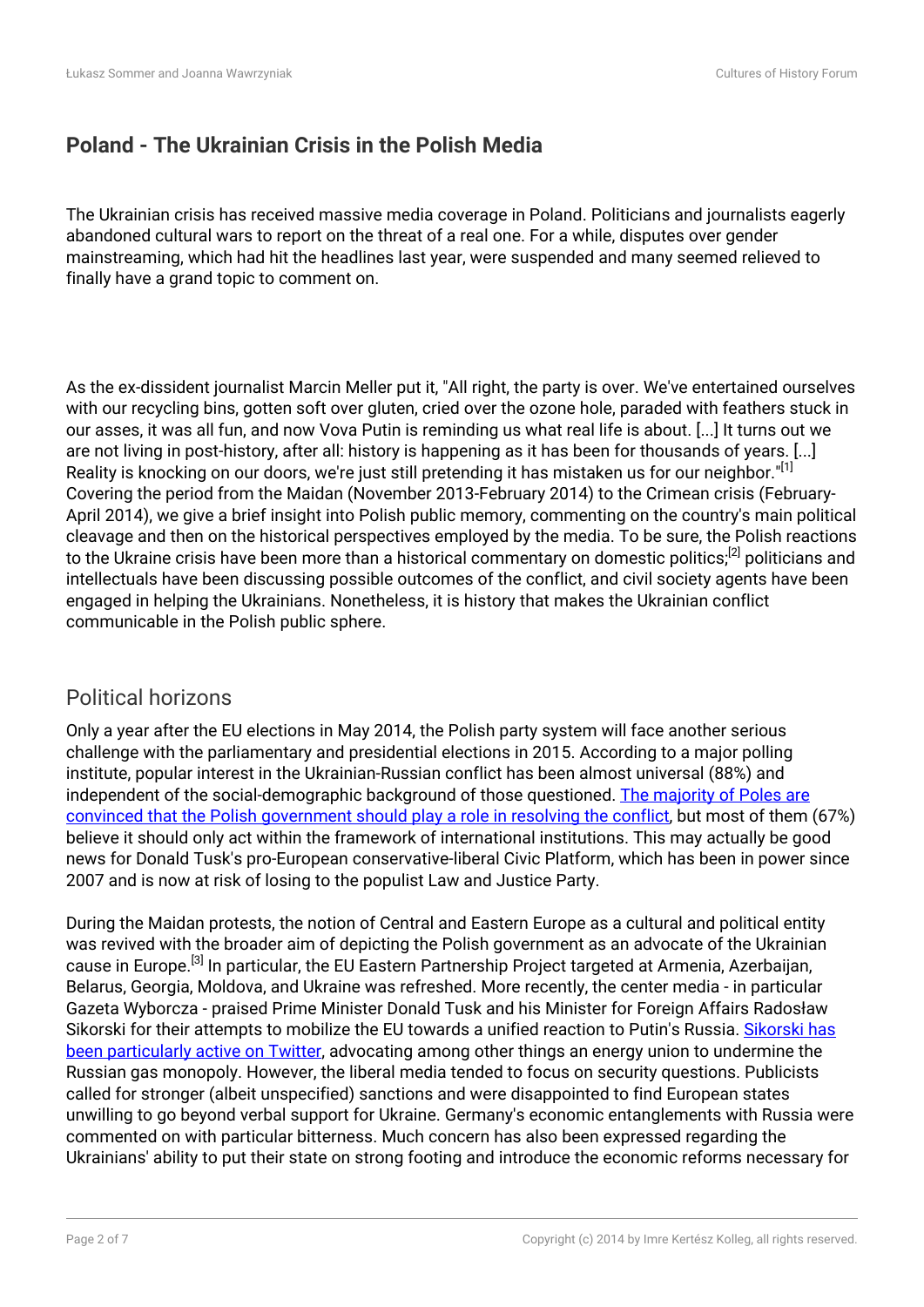the resumption of growth.

In the meantime, some of the right-wing media (e.g. the portals Niezalezna.pl and wPolityce.pl) that sympathize with Jarosław Kaczyński's Law and Justice party have stressed the relevance of the late President Lech Kaczyński's political legacy, quoting the statement he made in Tbilisi in 2008: "Today it is Georgia, tomorrow it may be Ukraine, then the Baltic States, and then even my own country, Poland!"[4] In this narrative, Kaczyński is presented as an uncompromising, far-sighted statesman whose absence is particularly poignant in the present crisis - or, in an extreme version, who would have prevented it from happening.[5] Some authors have resurrected the idea that President Kaczyński's death in the Smolensk plane crash of 2010 was in fact an assassination by the Russians: according to them, his lack of illusions about Russia and his repeated appeals for solidarity in post-Communist Eastern Europe were a threat to Moscow's strategies, making the Kremlin keen to get rid of him.<sup>[6]</sup> In the context of these and related themes, the present government is criticized for its alleged appeasement policy towards Russia before the Ukrainian crisis.

## Historical memories recycled

As the situation on the Maidan grew tense, Polish reports and analyses of the Ukrainian drama employed various historical narratives as points of reference to invoke familiar associations. Remarkably, the troubled history of Polish-Ukrainian relations in the twentieth century (the two independence movements' struggle for Lwów/Lviv, the repression of Ukrainians in interwar Poland, the massacres of 1943/1944, the forced resettlement of Poland's Ukrainians following Second World War) are only some of a plethora of themes. Since the Russian annexation of Crimea, probably the most prominent one has been the geopolitical story of East Central European nation states in Second World War and the Cold War, which were ripped to shreds by totalitarian powers. The Anschluss of Austria, German aggression towards Czechoslovakia, the Molotov-Ribbentrop Pact, the Gleiwitz incident, the drôle guerre, and the West's abandonment of the East in Yalta have frequently been recalled, with Vladimir Putin featuring as a reincarnation of Stalin or Hitler. A passage from his speech after the Crimean referendum - "We want Ukraine to be a strong, sovereign and self-reliant state"[7] - was exposed to be a calque of Stalin's statement on Poland in 1945.

Such associations strengthen the impression that 'the evil empire' is back. Soviet military interventions in East Central Europe have been recalled, particularly those of 1953 (GDR), 1956 (Hungary), and 1968 (Czechoslovakia). With reference to the latter, another fragment from Putin's Crimea speech ("we couldn't have left [the Crimeans] in need") was compared to a statement by Leonid Brezhnev justifying sending in troops to Czechoslovakia. The familiar Polish phrase wejdą - nie wejdą? ('will they invade or will they not?'), a popular expression of the political anxieties of 1981, has also been recycled, and Adam Michnik predicted that intervening in Ukraine would have a similar effect on Russia that the invasion of Afghanistan had on the Soviet Union.

The recurring question of whether the Cold War has returned is not always asked in fear. In fact, it often expresses a longing for clear-cut geopolitical divisions and for the firm hand of the United States. References have been made to Zbigniew Brzeziński's book The Grand Chessboard (1997) with its concept of East Central Europe as the gate to American primacy in Eurasia. In the right-wing media, Cold War associations reflect nostalgia for powerful individual players on the global scene - Ronald Reagan, Margaret Thatcher or John Paul II.<sup>[7]</sup> There, the Ukrainian crisis resonates with traditional charges of cowardice and cynicism - or at best weakness and naivety - levelled against the EU. There is broad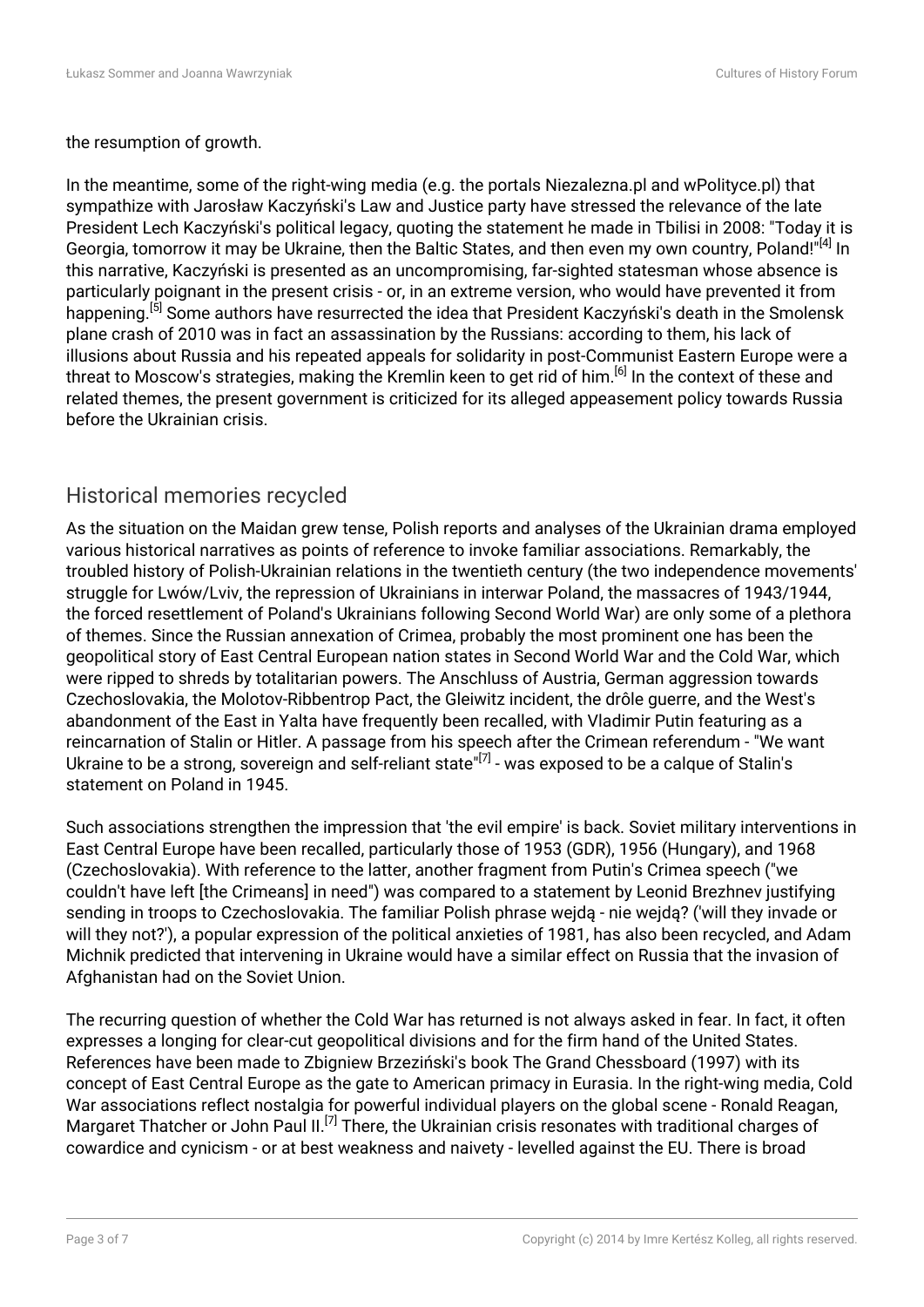agreement that an increased presence of NATO troops in Poland is desirable. Interestingly, references to World War II have also been made in that regard: while supporting the idea, Jarosław Kaczyński of the Law and Justice party specified that no German soldiers should be stationed on Polish soil.

A complementary narrative used to dress up the Ukrainian events, especially the Maidan, in a Polish historical costume is the story of civil society. Unlike in Western Europe, there have been few analogies to such phenomena as Occupy Wall Street, the Indignados or the Arab Spring. The dominant point of reference has been the Solidarity movement, due to the alleged parallels in experiences and historical contexts - the struggle for independence against Russian pressure; solidarity and civil disobedience that eventually precipitates the fall of a dictatorship. This set of associations is reflected, for example, in the open letter by Poland's artistic circles to the Prime Minister,<sup>[9]</sup> appealing for financial and political support for Ukraine: "We have moral and political obligations towards Ukraine which, just like our country in the past, is embarking on the path of reform, while its economy is in a dramatic predicament. Let us help Ukraine. Remember we have been helped by others, too." The 1989 Round Table Talks have also been recalled<sup>[10]</sup> - mostly as a peaceful dismantlement of an authoritarian regime, a positive experience that Poland could share with Ukraine, but also in a critical way, as an unfinished revolution that prevented proper reform and guaranteed impunity to the villains of the fallen regime.

Finally, there is the perspective focusing on the Ukrainian far right, whose nationalist message and historical heritage have been a cause for great concern in Poland. There has been a visible tendency on both ends of the political spectrum to present radical nationalists as a leading force on the Maidan. Again, historical associations have been exploited. One of the recurring themes has been the Volhynia (1943/1944) mass killings of Poles by the nationalist guerilla army UPA on the instructions of the radical organization OUN. Because of their anti-Soviet struggle and postwar persecution, part of the Ukrainian public acknowledges these groups as a legitimate element of the national resistance tradition. A clash of official historical narratives was inevitable, and indeed, the presence of nationalist symbols and portraits of the OUN leader Stepan Bandera in the Maidan scandalized many Poles. The wartime term banderovcy, which originally referred to the UPA militants, was revived and sometimes extended to the entire Maidan movement. In this respect, Polish anti-Maidan rhetoric has closely followed the official Russian model. The view of the Maidan as a CIA-backed alliance of fascists and capitalists has united some commentators (as well as entire periodicals and websites) from the nationalist right and from the communism-nostalgic left - both of which have been inclined to sympathize with Putin's Russia on other issues too.[11]

Obviously enough, this meeting of political extremes is accompanied by bitter splits within the traditionally defined "right" and "left" - those sympathizing with the Maidan (and with the post-Maidan Ukrainian state in its struggle against Russian pressure) have found themselves closer than usual to the mainstream media.[12] In this way, one might argue that the Ukrainian crisis has - locally and temporarily at least - led to a shift in some political and ideological alliances in Poland's public sphere. Again, historical references proved effective in highlighting Poland's current internal tensions. The intensive, emotion-ridden and history-saturated nature of the Polish media coverage of the Ukrainian crisis may thus be read as a reflection of various things: Polish-Ukrainian closeness, the enduring power of historical associations in Poland's public discourse, and the country's tendency to remain, after all, selfcentered.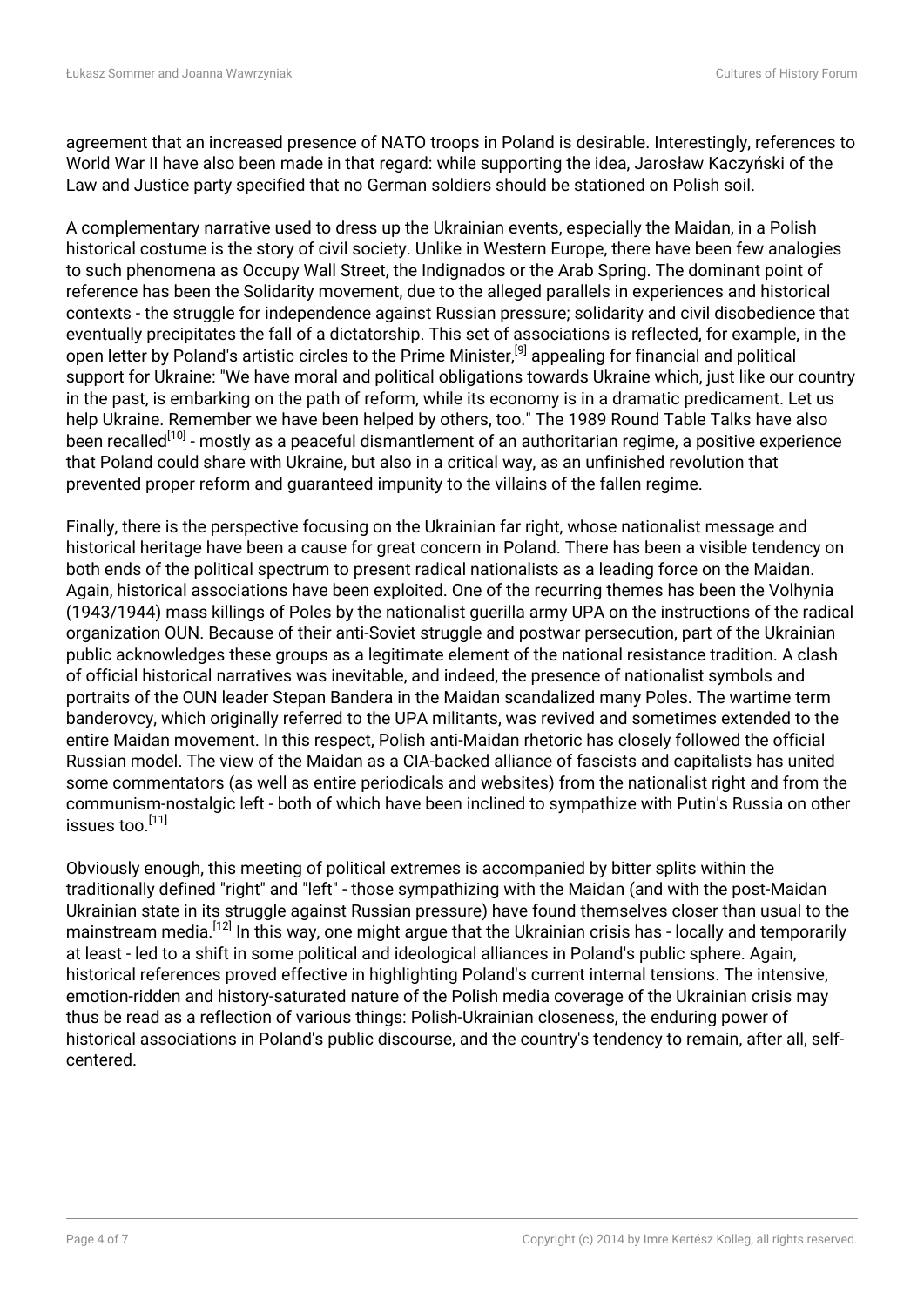#### Footnotes

- 1. Marcin Meller, Gender śmender wojna, Newsweek-Polska (19 March 2014), retrieved 3 December 2015, URL: [http://www.wykop.pl/ramka/1913408/ marcin-meller-gender-smender-wojna](http://www.wykop.pl/ramka/1913408/%20marcin-meller-gender-smender-wojna).
- 2. Jak pomóc Ukrainie? Akcje solidarności w całej Polsce, Polskie Radio (20 February 2014), retrieved 3 December 2015, URL:<http://www.polskieradio.pl/5/3/Artykul/1056528,Jak-pomoc-Ukrainie-Akcje-solidarnosci-w-calej-Polsce>.
- 3. In this respect, Poland's 'Ukraine discourse' has been profoundly affected by the late Jerzy Giedroyc, postwar émigré and editor of the influential Paris-based journal Kultura. Giedroyc was known as a consistent and outspoken advocate of a Polish-Ukrainian rapprochement, seeing a sovereign Ukraine as a guarantee of Poland's independence - an idea that one might see as an extension and adaptation of the prewar concepts of Marshall Józef Piłsudski. If direct references to the "Giedroyc doctrine" were not very frequent during the recent crisis, it is arguably because it has been so deeply engraved into the mainstream tradition of Polish political thought. As early as October 2013, the Undersecretary of State Katarzyna Pełczyńska-Nałęcz reminded us that the Ministry of Foreign Affairs policy in the East is based on Giedroyc's legacy. On this, see, for example, Tomasz Kamiński, Wizjonerzy zostawili nam za duże buty. O niezrozumieniu koncepcji polityki wschodniej Jerzego Giedroycia, Liberté! (20 January 2014), retrieved 3 December 2015, URL: [http://liberte.pl/wizjonerzy-zostawili-nam-za-duze-buty-o-niezrozumieniu-koncepcji-polityki](http://liberte.pl/wizjonerzy-zostawili-nam-za-duze-buty-o-niezrozumieniu-koncepcji-polityki-wschodniej-jerzego-giedroycia)[wschodniej-jerzego-giedroycia;](http://liberte.pl/wizjonerzy-zostawili-nam-za-duze-buty-o-niezrozumieniu-koncepcji-polityki-wschodniej-jerzego-giedroycia) or Magdalena Grochowska, Giedroyc godzi Lacha z rezunem, Gazeta Wyborcza (7 March 2014), retrieved 3 December 2015, URL:

[http://wyborcza.pl/magazyn/1,136821,15587384,Giedroyc\\_godzi\\_Lacha\\_z\\_rezunem.html](http://wyborcza.pl/magazyn/1,136821,15587384,Giedroyc_godzi_Lacha_z_rezunem.html).

- 4. Tomasz Sakiewicz, Teraz Lech Kaczyński wygrał, Niezależna.pl (29 January 2014) retrieved 3 December 2015, URL: <http://niezalezna.pl/51247-teraz-lech-kaczynski-wygral>; Dawid Wildstein, Smutne zwycięstwo Lecha Kaczyńskiego, Niezależna.pl (5 March 2014), retrieved 3 December 2015, URL: [http://niezalezna.pl/52540-smutne-zwyciestwo-lecha](http://niezalezna.pl/52540-smutne-zwyciestwo-lecha-kaczynskiego)[kaczynskiego;](http://niezalezna.pl/52540-smutne-zwyciestwo-lecha-kaczynskiego) "Wiemy świetnie, że dziś Gruzja, jutro Ukraina, a później może i czas na mój kraj, na Polskę!" Lech Kaczyński w sierpniu 2008 r. w Tbilisi, wPolityce (19 February 2014), retrieved 3 December 2015, URL: [http://wpolityce.pl/polityka/186022-wiemy-swietnie-ze-dzis-gruzja-jutro-ukraina-a-pozniej-moze-i-czas-na-moj-kraj-na](http://wpolityce.pl/polityka/186022-wiemy-swietnie-ze-dzis-gruzja-jutro-ukraina-a-pozniej-moze-i-czas-na-moj-kraj-na-polske-lech-kaczynski-w-sierpniu-2008-r-w-tbilisi-zobacz-wideo)[polske-lech-kaczynski-w-sierpniu-2008-r-w-tbilisi-zobacz-wideo](http://wpolityce.pl/polityka/186022-wiemy-swietnie-ze-dzis-gruzja-jutro-ukraina-a-pozniej-moze-i-czas-na-moj-kraj-na-polske-lech-kaczynski-w-sierpniu-2008-r-w-tbilisi-zobacz-wideo).
- 5. For example, Anna Fotyga, Kaczyński's close collaborator and Minister of Foreign Affairs in 2005-2007, has recently said in an interview that "If Law and Justice were in power, and especially if Lech Kaczyński were still President, the entire situation probably wouldn't have taken place" and that "Lech Kaczyński's foreign policy had a stabilizing effect on Europe, EastCentral Europe especially.", Anna Fotyga, Gdyby rządził Lech Kaczyński, na Ukrainie nie doszłoby do takiej sytuacji, Gazeta.pl (22 April 2014), retrieved 3 December 2015, URL: http://wiadomosci.gazeta.pl/wiadomosci/1,114871,15833819,Fotyga\_Gdyby\_rzadzil\_Lech\_Kaczynski\_na\_Ukrainie.h [tml.](http://wiadomosci.gazeta.pl/wiadomosci/1,114871,15833819,Fotyga__Gdyby_rzadzil_Lech_Kaczynski__na_Ukrainie.html)
- 6. See, for example, Jarosław Kaczyński's statements quoted by the portal Niezależna.pl; Kolejna miesięcznica smoleńska. Jarosław Kaczyński ostrzega przed apetytami Rosji, Niezależna (3 March 2014), retieved 3 December 2015, URL:

[http://niezalezna.pl/52725-kolejna-miesiecznica-smolenska-jaroslaw-kaczynski-ostrzega-przed-apetytami-rosji,](http://niezalezna.pl/52725-kolejna-miesiecznica-smolenska-jaroslaw-kaczynski-ostrzega-przed-apetytami-rosji) Ukrainę straciliśmy w Smoleńsku. Gdy zabrakło Lecha Kaczyńskiego, w całej UE zabrakło odważnej polityki wobec Rosji, wPolityce (29 November 2013), retrieved 3 December 2015, URL: [http://wpolityce.pl/polityka/172328-ukraine](http://wpolityce.pl/polityka/172328-ukraine-stracilismy-w-smolensku-gdy-zabraklo-lecha-kaczynskiego-w-calej-ue-zabraklo-odwaznej-polityki-wobec-rosji)[stracilismy-w-smolensku-gdy-zabraklo-lecha-kaczynskiego-w-calej-ue-zabraklo-odwaznej-polityki-wobec-rosji.](http://wpolityce.pl/polityka/172328-ukraine-stracilismy-w-smolensku-gdy-zabraklo-lecha-kaczynskiego-w-calej-ue-zabraklo-odwaznej-polityki-wobec-rosji)

- 7. Adam Michnik, Putin bezkarny, Gazeta Wyborcza (19 March 2014), retrieved 3 December 2015, URL: [http://wyborcza.pl/1,75968,15645395,Putin\\_bezkarny.html?disableRedirects=true](http://wyborcza.pl/1,75968,15645395,Putin_bezkarny.html?disableRedirects=true).
- 8. Rafał A. Ziemkiewicz, Zimna wojna? Daj Boże!, Do Rzeczy (27 March 2014), retrieved 3 December 2015, URL: <http://dorzeczy.pl/id,2786/Zimna-wojna-Daj-Boze.html>, Paweł Lisicki, O czym zapomniał Zachód, Do Rzeczy (14 April 2014), retrieved 3 December 2015, URL:<http://lisicki.dorzeczy.pl/id,2941/O-czym-zapomnial-Zachod.html>.
- 9. Miliard euro dla Ukrainy: Nam też pomagano, Gazeta Wyborcza (28 February 2014), retrieved 3 December 2015, URL: [http://wyborcza.pl/1,95892,15545722,Miliard\\_euro\\_dla\\_Ukrainy\\_\\_Nam\\_tez\\_pomagano\\_\\_LIST\\_OTWARTY\\_.html](http://wyborcza.pl/1,95892,15545722,Miliard_euro_dla_Ukrainy__Nam_tez_pomagano__LIST_OTWARTY_.html).
- 10. Dawid Wildstein, Majdan zniszczył polski Okrągły Stół, Niezależna.pl (26 February 2014), retieved 3 December 2015, URL:<http://niezalezna.pl/52296-majdan-zniszczyl-polski-okragly-stol>.
- 11. On the left, see among other articles the coverage of the events as well as the commentaries on the portal Lewica.pl, (e.g. "Ukraina: Marsze ku pamięci Stepana Bandery - nacjonalisty, kata Polaków") and the comment by Jarosław Klebaniuk 01.01.2014: Jarosław Klebaniuk, Ukraina: Marsze ku pamięci Stepana Bandery - nacjonalisty, kata Polaków, Lewica (1 January 2014), retrieved 3 December 2015, URL: [http://www.lewica.pl/index.php?id=29012;](http://www.lewica.pl/index.php?id=29012) Przemysław Prekiel, Rusofobia, Lewica (16 March 2014), retrieved 3 December 2015, URL: <http://lewica.pl/blog/prekiel/29263/>); many commentaries in the weekly Przegląd; Jan Widacki, Umierać za Sewastopol?, Tygodnik Przeglad (10 March 2014), retrieved 3 December 2015, URL: [http://www.przeglad-tygodnik.pl/pl/artykul/jan-widacki-umierac-za](http://www.przeglad-tygodnik.pl/pl/artykul/jan-widacki-umierac-za-sewastopol)[sewastopol,](http://www.przeglad-tygodnik.pl/pl/artykul/jan-widacki-umierac-za-sewastopol) Bronisław Łagowski, Gorączka ukraińska, Tygodnik Przeglad (10 March 2014), retrieved 3 December 2015, URL: [http://www.przeglad-tygodnik.pl/pl/artykul/bronislaw-lagowski-goraczka-ukrainska;](http://www.przeglad-tygodnik.pl/pl/artykul/bronislaw-lagowski-goraczka-ukrainska) Tymoteusz Kochan, Fałszywy patriotyzm/Fałszywa świadomość, Socjalizm Teraz (06 March 2014), retrieved 3 December 2015, URL: